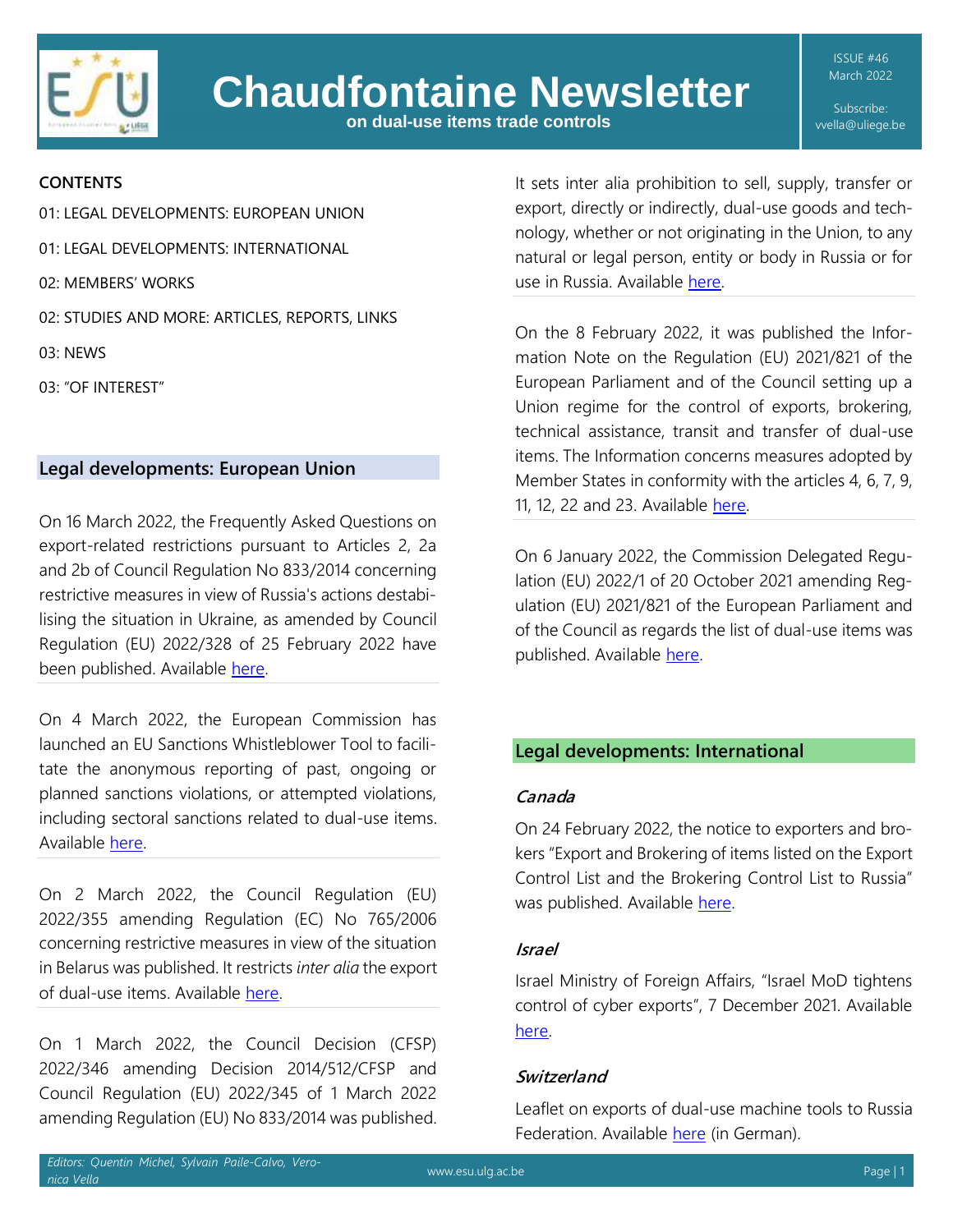

# **Chaudfontaine Newsletter**

**on dual-use items trade controls**

ISSUE #46 March 2022

Subscribe: vvella@uliege.be

# **United Kingdom**

On 9 March 2022, the Department of International Trade published the "Notice to exporters 2022/06: OGELs amended to exclude Belarus". The notice sets out which open general export licences (OGELs) have been amended following a review of open licences permitting exports to Belarus. Available [here.](https://www.gov.uk/government/publications/notice-to-exporters-202206-ogels-amended-to-exclude-belarus)

On 10 January 2022, the Department of International Trade published the "Notice to Exporters 2022/01: UK Exporters fined for unlicensed strategic exports". It lists the compound penalties (between £1,000 and £54,000) to 10 UK exporters that have been issued by the HM Revenue & Customs (HMRC) between March and November 2021. Available [here.](https://www.gov.uk/government/publications/notice-to-exporters-202201-uk-exporters-fined-for-unlicensed-strategic-exports/nte-202201-uk-exporters-fined-for-unlicensed-strategic-exports)

On 8 December 2021, the UK Department of International Trade published the "Notice to exporters 2021/14". It updates the export control regime and provides a revised version of the licensing criteria for strategic export controls. Available [here.](https://www.gov.uk/government/publications/notice-to-exporters-202114-updates-to-the-export-control-regime/nte-202114-updates-to-the-export-control-regime)

## **United States**

"Addition to the List of Countries Excluded from Certain License Requirements under the Export Administration Regulations (EAR)", BIS, 10 March 2022 . Available [here.](https://www.bis.doc.gov/index.php/documents/federal-register-notices-1/2927-87-fr-13627-3102022-addi-to-list-of-countries-exclu-from-cert-lic-req-2022-05025/file)

"Further Imposition of Sanctions Against Russia with the Addition of Certain Entities to the Entity List", BIS, 9 March 2022. Available [here.](https://public-inspection.federalregister.gov/2022-04925.pdf)

"Implementation of Sanctions Against Russia Under the Export Administration Regulations (EAR)", BIS, 3 March 2022. Available [here.](https://public-inspection.federalregister.gov/2022-04300.pdf) 

"Addition of Certain Entities to the Entity List", BIS, 14 February 2022. Available [here.](https://www.federalregister.gov/documents/2022/02/14/2022-03029/addition-of-certain-entities-to-the-entity-list)

## *JCPOA*

In February, amid advancing negotiations on the resumption of the JCPOA, the US announced it will resume issuing waivers on the civilian nuclear cooperation with Iran.

## **Wassenaar Arrangement**

In December 2021, the Wassenaar Arrangement list of Dual-Use Goods and Technologies and Munitions List was amended ("Public Documents, Volume II, List of Dual-Use Goods and Technologies and Munitions List"). Available [here.](https://www.wassenaar.org/app/uploads/2021/12/Public-Docs-Vol-II-2021-List-of-DU-Goods-and-Technologies-and-Munitions-List-Dec-21.pdf)

The WA Summary of changes list of dual-use goods & technologies and munitions list as of 22 December 2021. Available [here](https://www.wassenaar.org/app/uploads/2021/12/Summary-of-Changes-to-the-2019-2020-Lists.pdf)

## **Members' works**

ESU, "LATEST UPDATES: EU reaction to Russian invasion of Ukraine (regularly updated)", 9 March 2022. Available [here.](https://www.esu.ulg.ac.be/eu-reaction-to-russian-invasion-of-ukraine/)

Q. Michel, "List of potential situations triggering (or not) controls on technical assistance while hosting non-EU researchers", ESU, 9 March 2022. Available [here.](https://www.esu.ulg.ac.be/list-of-potential-situations-nottriggering-controls-on-technical-assistance-while-hosting-non-eu-researchers%EF%BF%BC/)

Q. Michel, "Trade control and dual use research: a difficult compromise", ESU, February 2022. Available [here.](https://www.esu.ulg.ac.be/wp-content/uploads/2022/02/TС_difficult-compromise.pdf)

ESU, "Information Note on the measures taken by Member States in implementation of the new EU Dual-Use Regulation 2021/821", 8 February 2022. Available [here.](https://www.esu.ulg.ac.be/information-note-on-the-measures-taken-by-member-states-in-implementation-of-the-new-eu-dual-use-regulation-2021-821%EF%BF%BC/)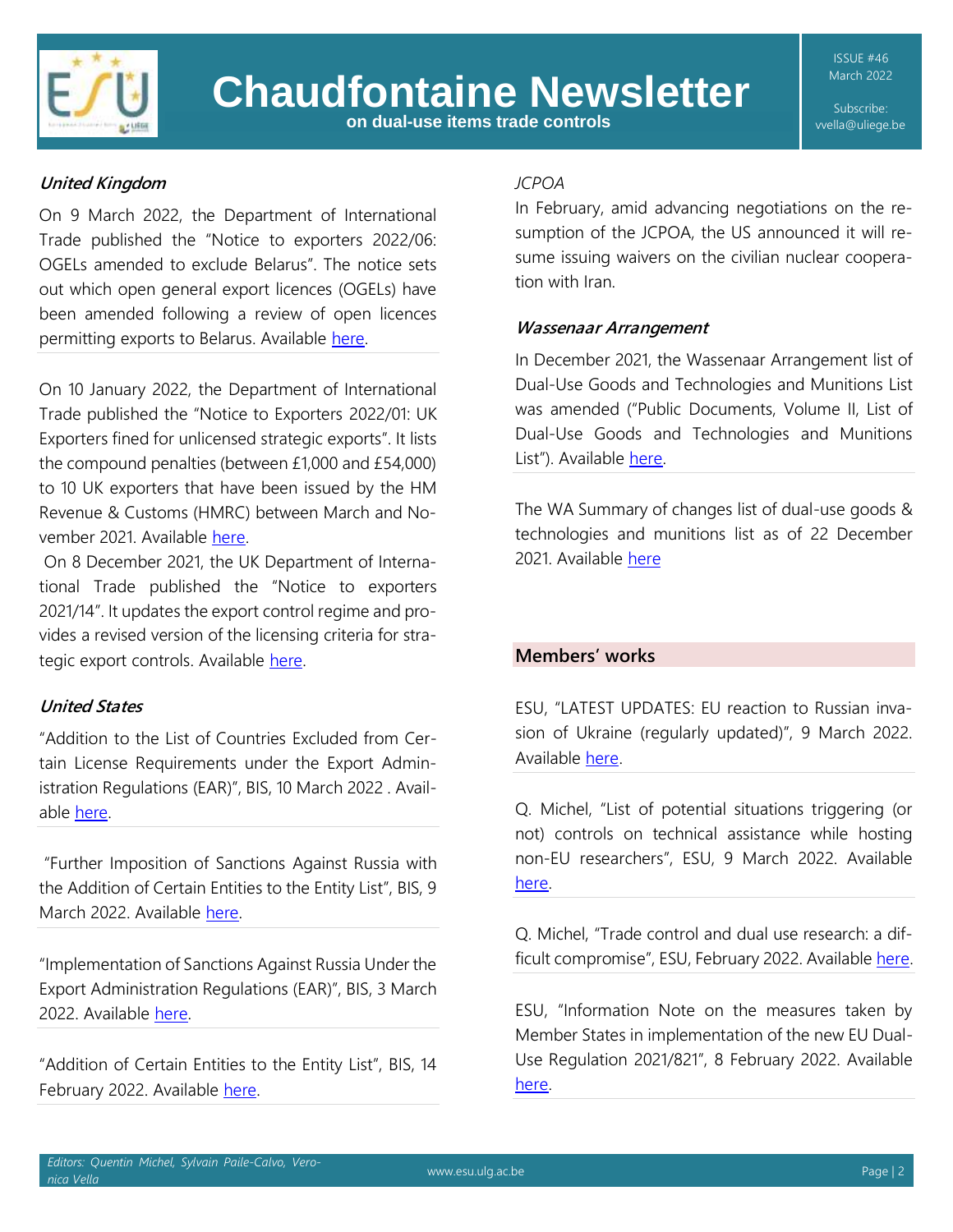

Subscribe: vvella@uliege.be

ESU, "XI Meeting of the Chaudfontaine group", 15 December 2021. Available [here.](https://www.esu.ulg.ac.be/xi-meeting-of-the-chaudfontaine-group/)

Christos Charatsis, "Export Control Working Group (EXP)", ESARDA Connector n 5, 17 December 2021. Available [here.](https://esarda.jrc.ec.europa.eu/connector-n5_en)

## <span id="page-2-0"></span>**Studies and more: Articles, reports, links**

US National Science and Technology Council, "Critical and emerging technologies list update", February 2022. Available [here.](https://www.whitehouse.gov/wp-content/uploads/2022/02/02-2022-Critical-and-Emerging-Technologies-List-Update.pdf)

European Commission, "Tackling R&I foreign interference", Staff Working Document, 18 January 2022. Available [here.](https://op.europa.eu/en/web/eu-law-and-publications/publication-detail/-/publication/3faf52e8-79a2-11ec-9136-01aa75ed71a1)

W. A. Reinsch & E. Benson "Digitizing Export Controls. A Trade Compliance Technology Stack?", CSIS, December 2021. Available [here.](https://csis-website-prod.s3.amazonaws.com/s3fs-public/publication/211201_Reinsch_Digitizing_ExportControls.pdf?EZ.7BrxaXtjvnwfiD79RZ5ptWs692Ua6) 

Xinhua, "China's Export Controls", White Paper, Global Times, 29 December 2021. Available [here.](https://www.globaltimes.cn/page/202112/1243652.shtml)

The White House, "Joint Statement on the Export Controls and Human Rights Initiative", 10 December 2021. Available [here.](https://www.whitehouse.gov/briefing-room/statements-releases/2021/12/10/joint-statement-on-the-export-controls-and-human-rights-initiative/)

Streaming Service of the European Commission, "Export Control Forum 2021", 8 December 2021. Available [here.](https://webcast.ec.europa.eu/2021-export-control-forum) 

## **News**

"EU launches sanctions whistleblower tool & publishes FAQs", EU Sanctions, 8 March 2022. Available [here.](https://www.europeansanctions.com/2022/03/eu-launches-sanctions-whistleblower-tool-publishes-faqs/)

Ross James Gildea and Federica D'alessandra, "We Need International Agreement on How to Handle These Dangerous Technologies", Slate, 7 March 2022. Available [here.](https://slate.com/technology/2022/03/dual-use-surveillance-technology-export-controls.html)

"Israel charges export control violations & updates cyber end-use controls", EU Sanctions, 20 January 2022. Available [here.](https://www.europeansanctions.com/2022/01/israel-charges-export-control-violations-updates-cyber-end-use-controls/)

"UK issued £1.4M in fines for unlicenced military & dual-use exports from 2017-2021", EU Sanctions, 18 February 2022. Available [here.](https://www.europeansanctions.com/2022/02/uk-issued-1-4m-in-fines-for-unlicenced-military-dual-use-exports-from-2017-2021/)

"Israel freezes spyware exports", Al-Monitor, 10 February 2022. Available [here.](https://www.al-monitor.com/originals/2022/02/israel-freezes-spyware-exports)

## **"Of interest"**

## **EU Partner-to-Partner (P2P) webpage**

Webpage available [here.](https://europa.eu/cbrn-risk-mitigation/eu-p2p-export-control-programme_fr)

Newsletters available [here.](https://europa.eu/cbrn-risk-mitigation/eu-p2p-export-control-programme/eu-p2p-newsletter_en)

## **EU Non-Proliferation and Disarmament Consortium**

EUNPD Newsletter (monthly). Available [here.](https://www.nonproliferation.eu/)

**(New) TIM Dual-Use Web Platform** – Joint Research Centre (European Commission).

Available [here.](https://knowledge4policy.ec.europa.eu/text-mining/tim-dual-use_en)

## **European Export Control Association for Research Organisations (EECARO)**

Webpage available [here.](https://eecaro.eu/)

## **ISTC/STCU targeted initiatives**

ISTC's webpage available [here.](https://www.istc.int/en/ExpoControlALL)